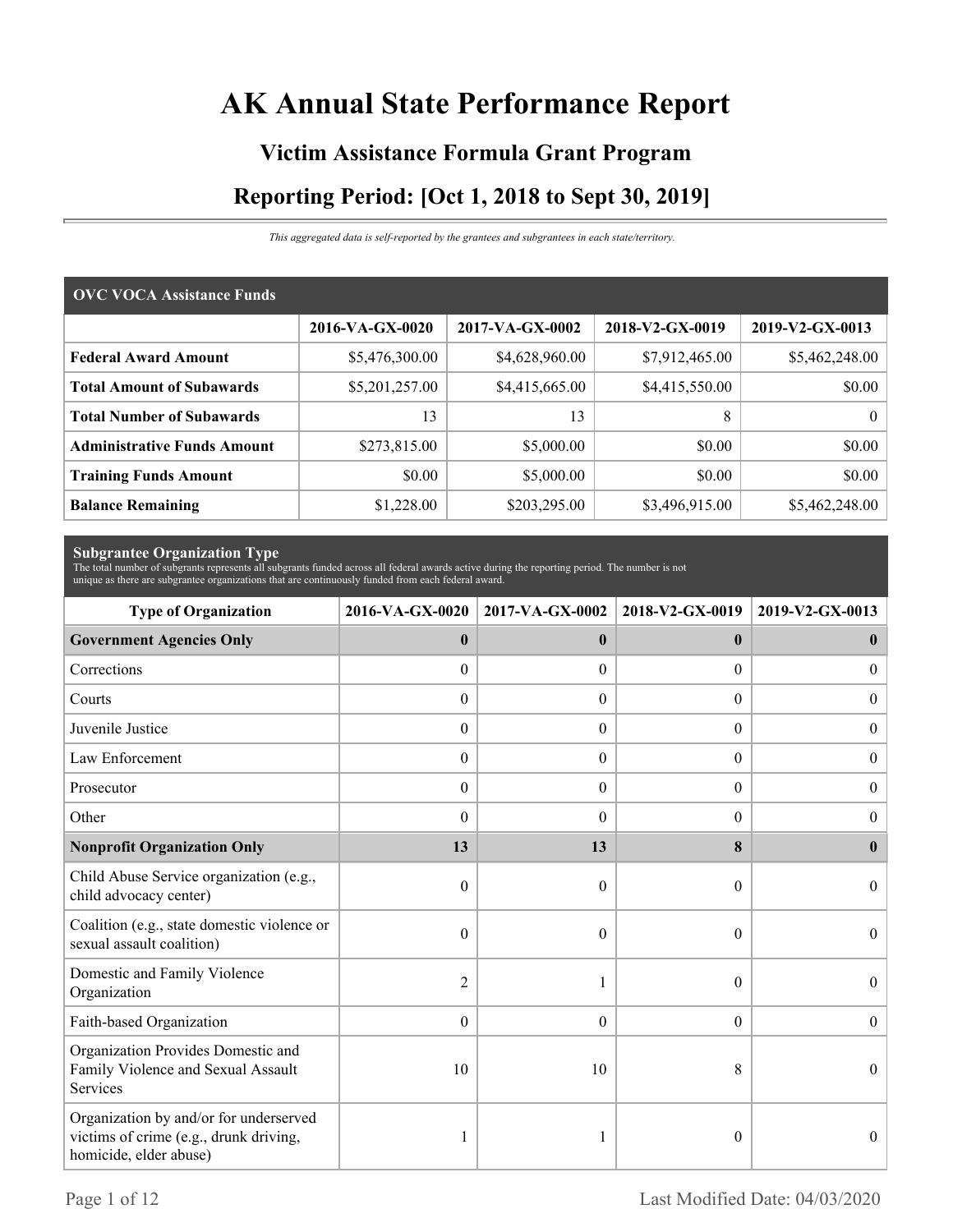| Sexual Assault Services organization<br>(e.g., rape crisis center)                                        | $\mathbf{0}$     | 1                | $\theta$         | $\overline{0}$   |
|-----------------------------------------------------------------------------------------------------------|------------------|------------------|------------------|------------------|
| Multiservice agency                                                                                       | $\boldsymbol{0}$ | $\boldsymbol{0}$ | $\boldsymbol{0}$ | $\boldsymbol{0}$ |
| Other                                                                                                     | $\boldsymbol{0}$ | $\overline{0}$   | $\boldsymbol{0}$ | $\boldsymbol{0}$ |
| <b>Federally Recognized Tribal</b><br>Governments, Agencies, and<br><b>Organizations Only</b>             | $\boldsymbol{0}$ | $\bf{0}$         | $\bf{0}$         | $\bf{0}$         |
| Child Abuse Service organization (e.g.,<br>child advocacy center)                                         | $\boldsymbol{0}$ | $\theta$         | $\boldsymbol{0}$ | $\overline{0}$   |
| Court                                                                                                     | $\boldsymbol{0}$ | $\overline{0}$   | $\overline{0}$   | $\boldsymbol{0}$ |
| Domestic and Family Violence<br>organization                                                              | $\boldsymbol{0}$ | $\theta$         | $\theta$         | $\boldsymbol{0}$ |
| Faith-based organization                                                                                  | $\boldsymbol{0}$ | $\boldsymbol{0}$ | $\boldsymbol{0}$ | $\boldsymbol{0}$ |
| Juvenile justice                                                                                          | $\boldsymbol{0}$ | $\overline{0}$   | $\boldsymbol{0}$ | $\boldsymbol{0}$ |
| Law Enforcement                                                                                           | $\boldsymbol{0}$ | $\theta$         | $\overline{0}$   | $\mathbf{0}$     |
| Organization provides domestic and<br>family violence and sexual assault<br>services                      | $\boldsymbol{0}$ | $\mathbf{0}$     | $\theta$         | $\overline{0}$   |
| Prosecutor                                                                                                | $\boldsymbol{0}$ | $\overline{0}$   | $\overline{0}$   | $\boldsymbol{0}$ |
| Sexual Assault Services organization<br>(e.g., rape crisis center)                                        | $\mathbf{0}$     | $\theta$         | $\theta$         | $\overline{0}$   |
| Other justice-based agency                                                                                | $\boldsymbol{0}$ | $\overline{0}$   | $\boldsymbol{0}$ | $\boldsymbol{0}$ |
| Other agency that is NOT justice-based<br>(e.g., human services, health, education)                       | $\boldsymbol{0}$ | $\overline{0}$   | $\theta$         | $\boldsymbol{0}$ |
| Organization by and/or for a specific<br>traditionally underserved community                              | $\boldsymbol{0}$ | $\theta$         | $\theta$         | $\overline{0}$   |
| Organization by and/or for underserved<br>victims of crime (e.g., drunk driving<br>homicide, elder abuse) | $\mathbf{0}$     | $\mathbf{0}$     | $\theta$         | $\overline{0}$   |
| Other                                                                                                     | $\boldsymbol{0}$ | $\boldsymbol{0}$ | $\boldsymbol{0}$ | $\boldsymbol{0}$ |
| <b>Campus Organizations Only</b>                                                                          | $\pmb{0}$        | $\bf{0}$         | $\bf{0}$         | $\bf{0}$         |
| Campus-based victims services                                                                             | $\boldsymbol{0}$ | $\overline{0}$   | $\overline{0}$   | $\boldsymbol{0}$ |
| Law enforcement                                                                                           | $\boldsymbol{0}$ | $\boldsymbol{0}$ | $\boldsymbol{0}$ | $\boldsymbol{0}$ |
| Physical or mental health service<br>program                                                              | $\boldsymbol{0}$ | $\overline{0}$   | $\overline{0}$   | $\boldsymbol{0}$ |
| Other                                                                                                     | $\boldsymbol{0}$ | $\mathbf{0}$     | $\overline{0}$   | $\boldsymbol{0}$ |
| <b>Total Number of Subawards</b>                                                                          | 13               | 13               | $\bf{8}$         | $\boldsymbol{0}$ |

\*This number is not unique across fiscal years as there are subgrantee organizations that are funded from multiple federal awards.

| <b>Subaward Purpose</b><br>A single SAR can select multiple purposes. Numbers are not unique |                                                                       |  |
|----------------------------------------------------------------------------------------------|-----------------------------------------------------------------------|--|
|                                                                                              | 2016-VA-GX-0020   2017-VA-GX-0002   2018-V2-GX-0019   2019-V2-GX-0013 |  |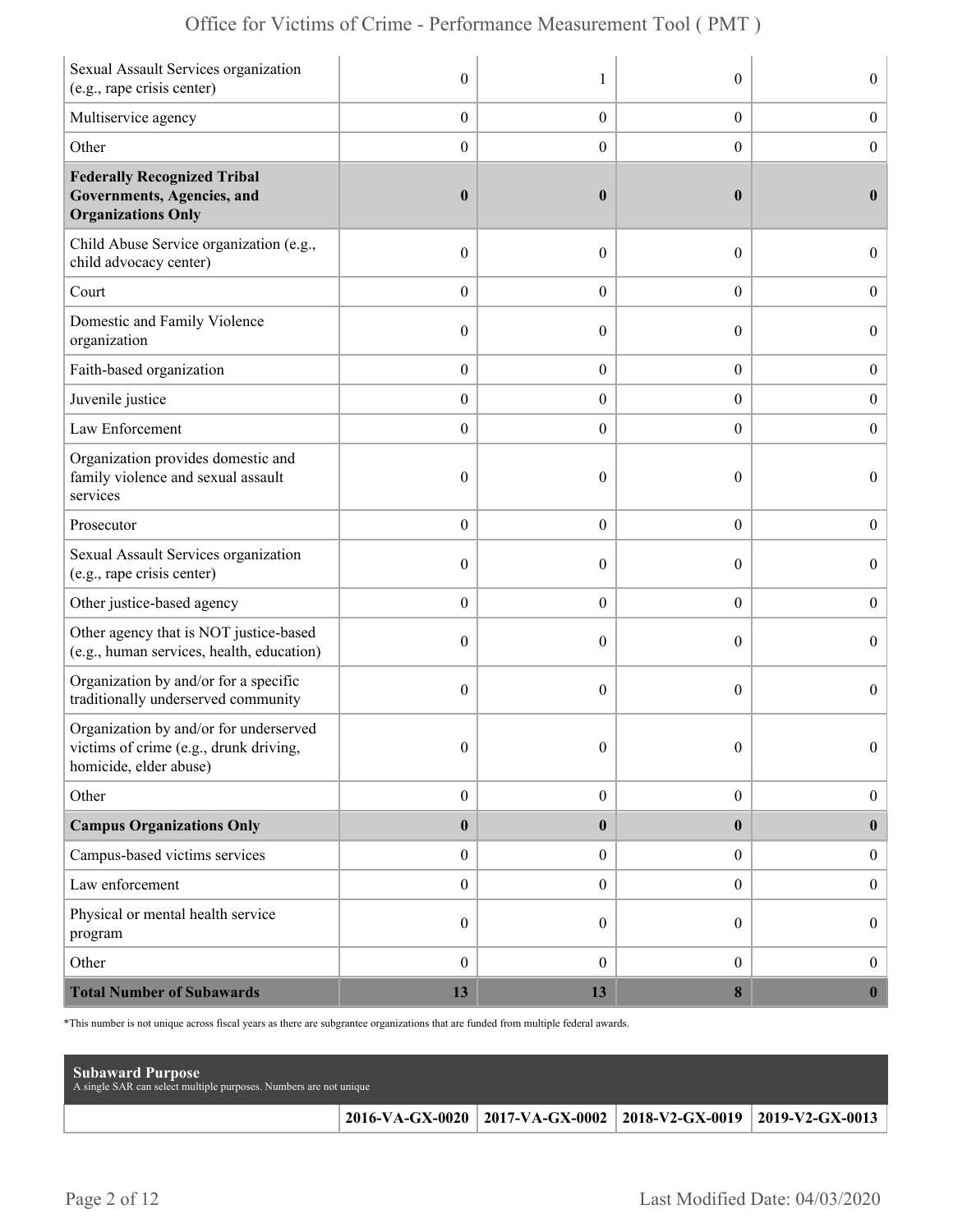| A. Continue a VOCA-funded victim<br>project funded in a previous year                  | 13 |  |  |
|----------------------------------------------------------------------------------------|----|--|--|
| B. Expand or enhance an existing project<br>not funded by VOCA in the previous<br>year | 0  |  |  |
| C. Start up a new victim services project                                              | 0  |  |  |
| D. Start up a new Native American<br>victim services project                           | 0  |  |  |
| E. Expand or enhance an existing <b>Native</b><br>American project                     | 0  |  |  |

**VOCA and Match Funds** A single SAR can select multiple service types. Numbers are not unique

|                                                              | 2016-VA-GX-0020 | $2017-VA-GX-0002$ | 2018-V2-GX-0019 | 2019-V2-GX-0013 |
|--------------------------------------------------------------|-----------------|-------------------|-----------------|-----------------|
| A.INFORMATION & REFERRAL                                     | 13              | 13                | 8               |                 |
| <b>B.PERSONAL</b><br>ADVOCACY/ACCOMPANIMENT                  | 13              | 13                | 8               |                 |
| <b>C.EMOTIONAL SUPPORT OR</b><br><b>SAFETY SERVICES</b>      | 13              | 13                | 8               |                 |
| <b>D.SHELTER/HOUSING SERVICES</b>                            | 13              | 12                | 8               |                 |
| E.CRIMINAL/CIVIL JUSTICE<br><b>SYSTEM ASSISTANCE</b>         | 13              | 13                | 8               |                 |
| <b>F. ASSISTANCE IN FILING</b><br><b>COMPENSATION CLAIMS</b> | 13              | 13                | 8               |                 |

| <b>Priority and Underserved Requirements</b> |                 |                 |                 |                 |  |  |
|----------------------------------------------|-----------------|-----------------|-----------------|-----------------|--|--|
| <b>Priority Area</b>                         | 2016-VA-GX-0020 | 2017-VA-GX-0002 | 2018-V2-GX-0019 | 2019-V2-GX-0013 |  |  |
| <b>Child Abuse</b>                           |                 |                 |                 |                 |  |  |
| <b>Total Amount</b>                          | \$1,102,873.00  | \$586,806.00    | \$793,019.00    | \$0.00          |  |  |
| % of Total Federal Award                     | 20.00 %         | 13.00 %         | $10.00\%$       |                 |  |  |
| <b>Domestic and Family Violence</b>          |                 |                 |                 |                 |  |  |
| <b>Total Amount</b>                          | \$1,255,197.00  | \$1,488,759.00  | \$897,321.00    | \$0.00          |  |  |
| % of Total Federal Award                     | 23.00 %         | 32.00 %         | 11.00 %         |                 |  |  |
| <b>Sexual Assault</b>                        |                 |                 |                 |                 |  |  |
| <b>Total Amount</b>                          | \$579,169.00    | \$772,814.00    | \$519,966.00    | \$0.00          |  |  |
| % of Total Federal Award                     | 11.00 %         | 17.00 %         | $7.00\%$        |                 |  |  |
| <b>Underserved</b>                           |                 |                 |                 |                 |  |  |
| <b>Total Amount</b>                          | \$2,263,982.00  | \$1,567,284.00  | \$2,150,244.00  | \$0.00          |  |  |
| % of Total Federal Award                     | 41.00 %         | 34.00 %         | 27.00 %         |                 |  |  |

| <b>Budget and Staffing</b>  |                                                                          |  |
|-----------------------------|--------------------------------------------------------------------------|--|
| <b>Staffing Information</b> | $2016$ -VA-GX-0020   2017-VA-GX-0002   2018-V2-GX-0019   2019-V2-GX-0013 |  |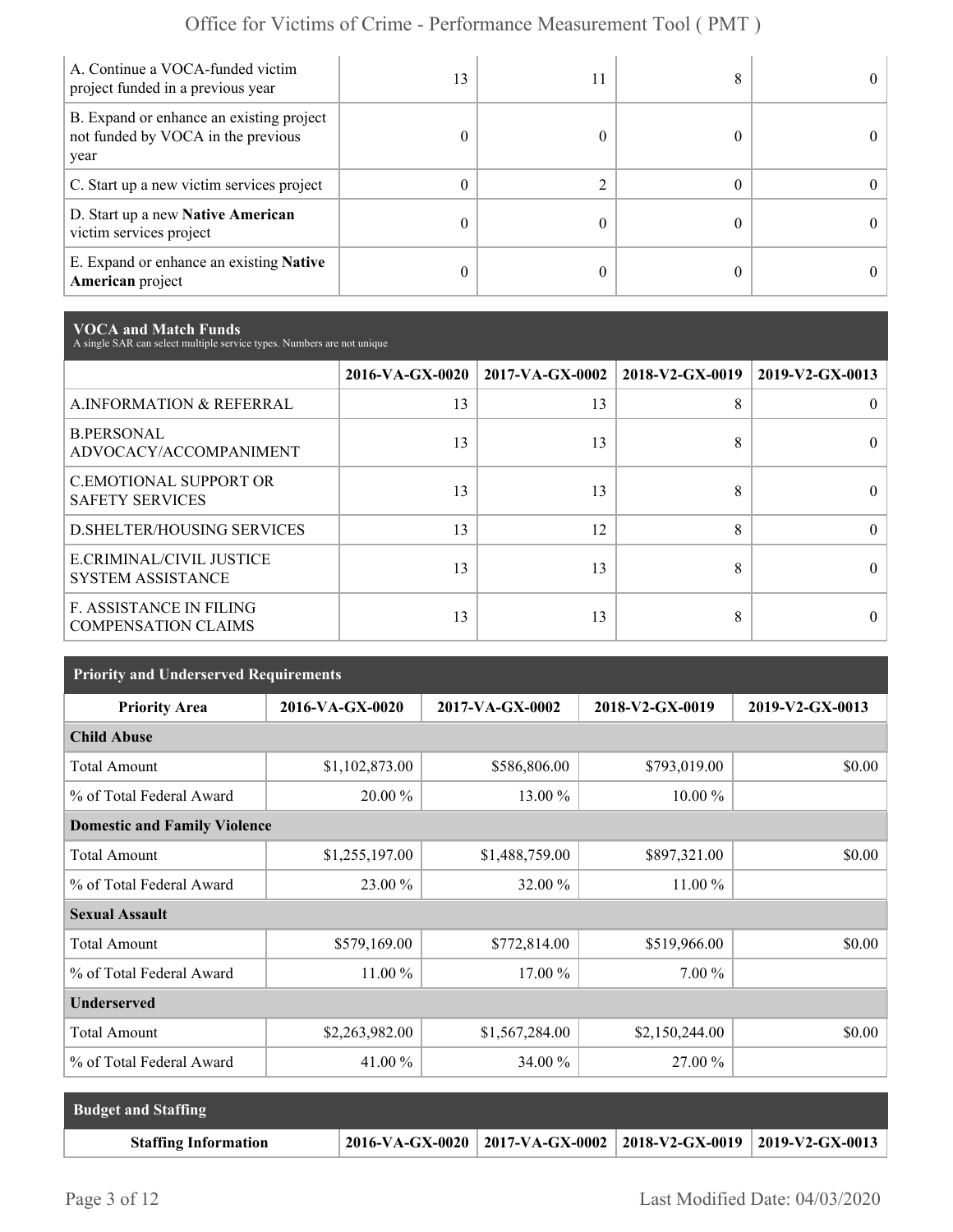| Total number of paid staff for all<br>subgrantee victimization program and/or<br>services                                                            | 294    | 152    | 133    |  |
|------------------------------------------------------------------------------------------------------------------------------------------------------|--------|--------|--------|--|
| Number of staff hours funded through<br>this VOCA award (plus match) for<br>subgrantee's victimization programs<br>and/or services                   | 155171 | 200824 | 170458 |  |
| Total number of volunteer staff<br>supporting the work of this VOCA award<br>(plus match) for subgrantee's<br>victimization programs and/or services | 30     | 138    | 132    |  |
| Number of volunteer hours supporting<br>the work of this VOCA award (plus<br>match) for subgrantee's victimization<br>programs and/or services       | 18090  | 18882  | 11203  |  |

### **AGGREGATED SUBGRANTEE PERFORMANCE MEASURE DATA**

**Victimization Type**

|                                                                                               | Number of                                                                          | <b>Number of Individuals Who Actually Received Services</b><br><b>Based on a Presenting Victimization</b> |                    |                    |                           |                                  |  |
|-----------------------------------------------------------------------------------------------|------------------------------------------------------------------------------------|-----------------------------------------------------------------------------------------------------------|--------------------|--------------------|---------------------------|----------------------------------|--|
| <b>Victimization Type</b>                                                                     | <b>Subgrantees Indicating</b><br><b>Intent to Serve This</b><br><b>Victim Type</b> | Quarter<br>1 Total                                                                                        | Quarter<br>2 Total | Quarter<br>3 Total | <b>Quarter</b><br>4 Total | Per<br><b>Quarter</b><br>Average |  |
| <b>Adult Physical Assault (includes</b><br>Aggravated and Simple Assault)                     | 29                                                                                 | 108                                                                                                       | 101                | 81                 | 154                       | 111                              |  |
| <b>Adult Sexual Assault</b>                                                                   | 29                                                                                 | 126                                                                                                       | 118                | 103                | 224                       | 142                              |  |
| Adults Sexually Abused/Assaulted as<br>Children                                               | 25                                                                                 | 9                                                                                                         | 10                 | 14                 | 31                        | 16                               |  |
| Arson                                                                                         | 10                                                                                 | 3                                                                                                         | 3                  | 5                  | $\overline{2}$            | 3                                |  |
| Bullying (Verbal, Cyber or Physical)                                                          | 28                                                                                 | 56                                                                                                        | 57                 | 65                 | 76                        | 63                               |  |
| <b>Burglary</b>                                                                               | 17                                                                                 | 6                                                                                                         | 4                  | 5                  | 7                         | 5                                |  |
| Child Physical Abuse or Neglect                                                               | 28                                                                                 | 23                                                                                                        | 29                 | 29                 | 36                        | 29                               |  |
| Child Pornography                                                                             | 11                                                                                 | 1                                                                                                         | $\mathbf{0}$       | $\overline{2}$     | $\overline{2}$            | 1                                |  |
| Child Sexual Abuse/Assault                                                                    | 28                                                                                 | 24                                                                                                        | 35                 | 36                 | 67                        | 40                               |  |
| Domestic and/or Family Violence                                                               | 29                                                                                 | 871                                                                                                       | 898                | 814                | 947                       | 882                              |  |
| <b>DUI/DWI</b> Incidents                                                                      | 14                                                                                 | 5                                                                                                         | 6                  | $\overline{7}$     | 9                         | 6                                |  |
| Elder Abuse or Neglect                                                                        | 21                                                                                 | $\overline{4}$                                                                                            | 8                  | 6                  | 10                        | $\overline{7}$                   |  |
| Hate Crime:<br>Racial/Religious/Gender/ Sexual<br>Orientation/Other (Explanation<br>Required) | 13                                                                                 | 1                                                                                                         | $\overline{2}$     | 5                  | 3                         | $\overline{2}$                   |  |
| Human Trafficking: Labor                                                                      | 10                                                                                 | $\overline{3}$                                                                                            | $\overline{2}$     | $\overline{2}$     | $\overline{2}$            | $\overline{2}$                   |  |
| Human Trafficking: Sex                                                                        | 17                                                                                 | $\overline{2}$                                                                                            | $\overline{4}$     | 5                  | 6                         | $\overline{4}$                   |  |
| Identity Theft/Fraud/Financial Crime                                                          | 14                                                                                 | $\overline{4}$                                                                                            | 6                  | 5                  | 10                        | 6                                |  |

Page 4 of 12 Last Modified Date: 04/03/2020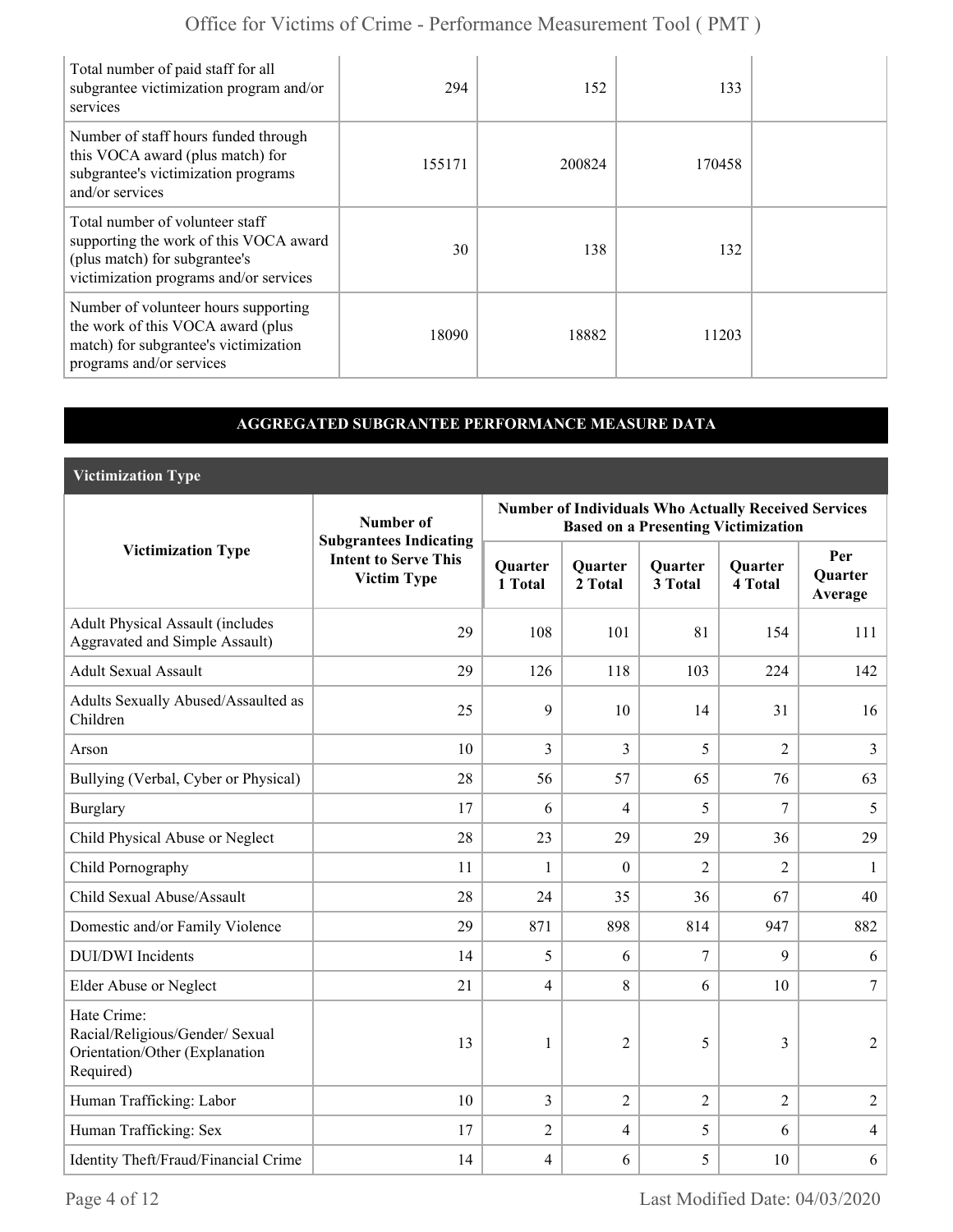| Kidnapping (non-custodial)                           | 8            | 3   |                | 3                | 4              |     |
|------------------------------------------------------|--------------|-----|----------------|------------------|----------------|-----|
| Kidnapping (custodial)                               | 20           | 13  | 10             | $\boldsymbol{0}$ | 7              | 7   |
| Mass Violence<br>(Domestic/International)            | 11           |     |                | 3                | 3              | 2   |
| Other Vehicular Victimization (e.g.,<br>Hit and Run) | 11           | 3   | $\overline{c}$ | 6                | 3              | 3   |
| Robbery                                              | 20           | 6   | 7              | 6                | 9              | 7   |
| Stalking/Harassment                                  | 29           | 98  | 92             | 100              | 135            | 106 |
| Survivors of Homicide Victims                        | 12           | 19  | 27             | 33               | 19             | 24  |
| Teen Dating Victimization                            | 21           | 3   | 5              | 4                | 12             | 6   |
| Terrorism (Domestic/International)                   | 7            | 1   | $\overline{2}$ | $\overline{2}$   | $\overline{2}$ |     |
| Other                                                | $\mathbf{0}$ | 112 | 134            | 196              | 171            | 153 |

### **Special Classifications of Individuals**

|                                                           | <b>Number of Individuals Self Reporting a Special Classification</b> |                                  |                    |                                  |                        |  |
|-----------------------------------------------------------|----------------------------------------------------------------------|----------------------------------|--------------------|----------------------------------|------------------------|--|
| <b>Special Classifications of Individuals</b>             | <b>Quarter 1</b><br>Total                                            | <b>Quarter 2</b><br><b>Total</b> | Quarter 3<br>Total | <b>Quarter 4</b><br><b>Total</b> | Per Quarter<br>Average |  |
| Deaf/Hard of Hearing                                      | 25                                                                   | 25                               | 20                 | 29                               | 66                     |  |
| Homeless                                                  | 318                                                                  | 281                              | 273                | 363                              | 829                    |  |
| Immigrants/Refugees/Asylum Seekers                        | 16                                                                   | 16                               | 13                 | 17                               | 46                     |  |
| <b>LGBTQ</b>                                              | 18                                                                   | 17                               | 19                 | 27                               | 46                     |  |
| Veterans                                                  | 17                                                                   | 16                               | 18                 | 25                               | 45                     |  |
| Victims with Disabilities: Cognitive/<br>Physical /Mental | 174                                                                  | 163                              | 165                | 217                              | 568                    |  |
| Victims with Limited English Proficiency                  | 28                                                                   | 19                               | 24                 | 21                               | 80                     |  |
| Other                                                     | 8                                                                    | 10                               | 15                 | 6                                | 25                     |  |

| <b>General Award Information</b>                                                                                             |               |         |
|------------------------------------------------------------------------------------------------------------------------------|---------------|---------|
| <b>Activities Conducted at the Subgrantee Level</b>                                                                          | <b>Number</b> | Percent |
| Total number of individuals who received services during the Fiscal Year.                                                    | 4734          |         |
| Total number of anonymous contacts who received services during the Fiscal Year                                              | 801           |         |
| Number of new individuals who received services from your state for the first time during the Fiscal Year.                   | 3127          | 66.05 % |
| Of the clients who received services, how many presented with more than one type of victimization during<br>the Fiscal Year? | 871           | 18.40 % |
| Number of individuals assisted with a victim compensation application during the Fiscal Year.                                | 250           |         |

| <b>Demographics</b>                                  |               |           |
|------------------------------------------------------|---------------|-----------|
| Demographic Characteristic of New Individuals Served | <b>Number</b> | Percent   |
| <b>Race/Ethinicity</b>                               |               |           |
| American Indian or Alaska Native                     | 1035          | $33.10\%$ |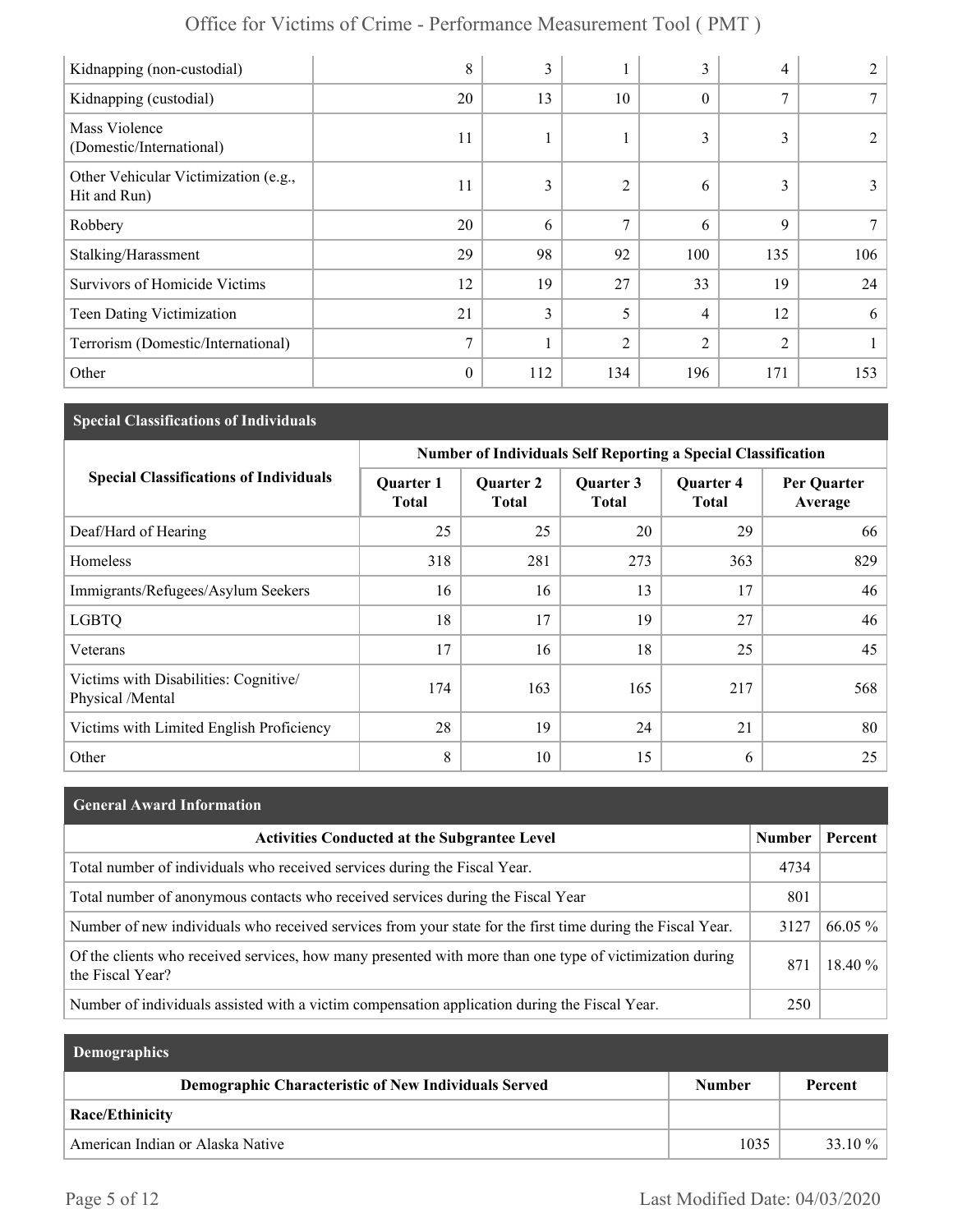| Asian                                     | 57             | $1.82\%$    |
|-------------------------------------------|----------------|-------------|
| <b>Black or African American</b>          | 127            | $4.06\%$    |
| Hispanic or Latino                        | 62             | 1.98%       |
| Native Hawaiian or Other Pacific Islander | 52             | $1.66\%$    |
| White Non-Latino or Caucasian             | 1110           | 35.50 %     |
| Some Other Race                           | 17             | $0.54\%$    |
| <b>Multiple Races</b>                     | 382            | 12.22 %     |
| Not Reported                              | 246            | 7.87%       |
| Not Tracked                               | 39             | $1.25 \%$   |
| <b>Race/Ethnicity Total</b>               | 3127           |             |
| <b>Gender Identity</b>                    |                |             |
| Male                                      | 478            | 15.29 %     |
| Female                                    | 2578           | 82.44 %     |
| Other                                     | 20             | $0.64\%$    |
| Not Reported                              | 49             | $1.57\%$    |
| Not Tracked                               | $\overline{2}$ | $0.06\%$    |
| <b>Gender Total</b>                       | 3127           |             |
| Age                                       |                |             |
| Age 0-12                                  | 557            | 17.81 %     |
| Age 13-17                                 | 137            | 4.38%       |
| Age 18-24                                 | 306            | 9.79%       |
| Age 25-59                                 | 1882           | $60.19\,\%$ |
| Age 60 and Older                          | 180            | 5.76 %      |
| Not Reported                              | 42             | 1.34%       |
| Not Tracked                               | 23             | $0.74\%$    |
| <b>Age Total</b>                          | 3127           |             |

| <b>Direct Services</b> |                                                                                 |                                                                  |                                                                           |                         |
|------------------------|---------------------------------------------------------------------------------|------------------------------------------------------------------|---------------------------------------------------------------------------|-------------------------|
| <b>Service Area</b>    | # of Subgrantees<br><b>That Provided</b><br><b>Services in This</b><br>Category | # of<br><b>Individuals/Contacts</b><br><b>Receiving Services</b> | <b>Specific Service</b>                                                   | Frequency<br>of Service |
|                        |                                                                                 |                                                                  | Enter the number of times services were<br>provided in each subcategory.  | $\theta$                |
|                        |                                                                                 |                                                                  | A1. Information about the criminal<br>justice process                     | 1239                    |
| A. Information &       | 15                                                                              | 2225                                                             | A2. Information about victim rights, how<br>to obtain notifications, etc. | 2050                    |
| Referral               |                                                                                 |                                                                  | A3. Referral to other victim service<br>programs                          | 2415                    |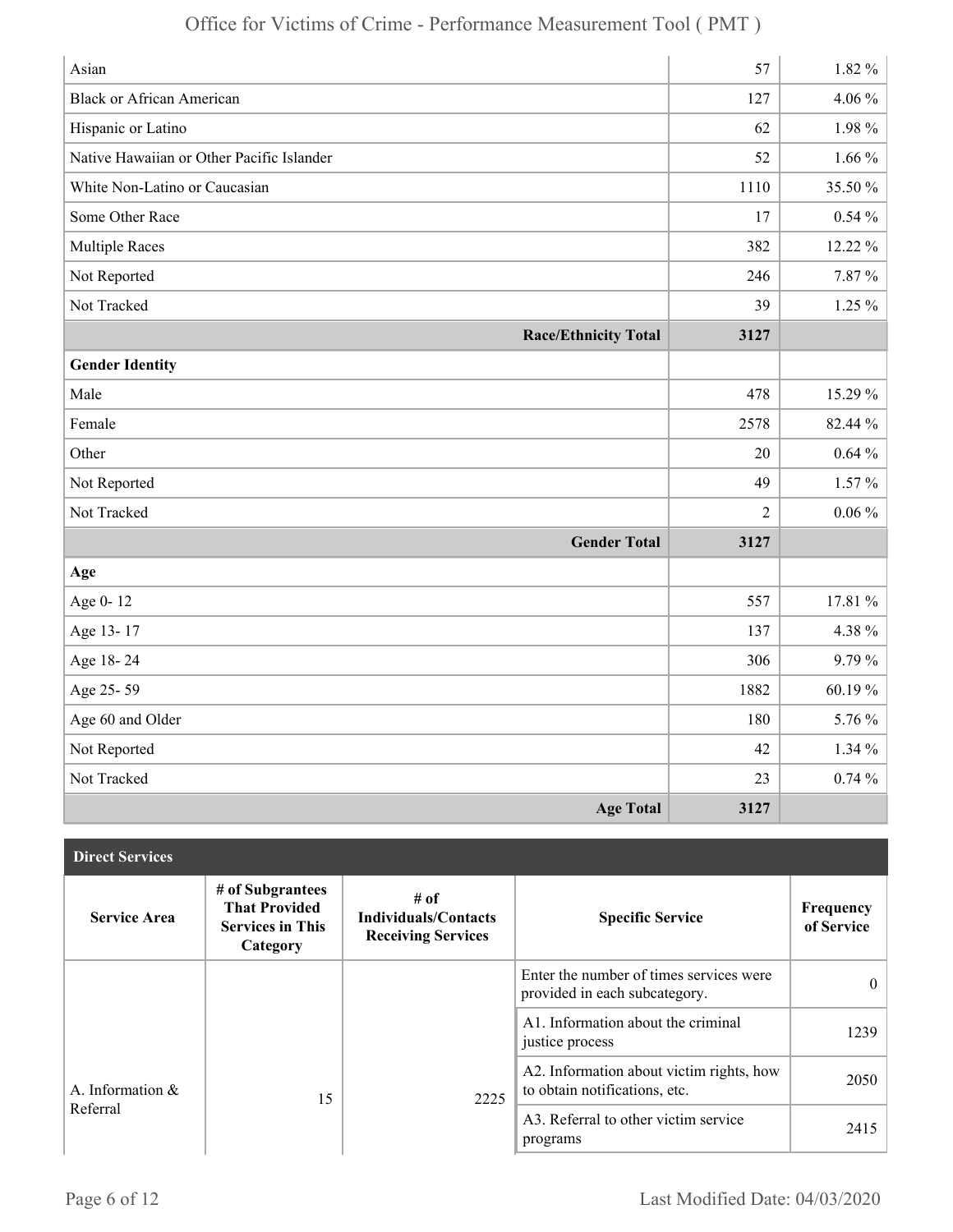|                                                  |    |      | A4. Referral to other services, supports,<br>and resources (includes legal, medical,<br>faith-based organizations, address<br>confidentiality programs, etc.) | 2456             |
|--------------------------------------------------|----|------|---------------------------------------------------------------------------------------------------------------------------------------------------------------|------------------|
| <b>B.</b> Personal<br>Advocacy/<br>Accompaniment |    | 4166 | Enter the number of times services were<br>provided in each subcategory.                                                                                      | $\overline{0}$   |
|                                                  |    |      | B1. Victim advocacy/accompaniment to<br>emergency medical care                                                                                                | 157              |
|                                                  |    |      | B2. Victim advocacy/accompaniment to<br>medical forensic exam                                                                                                 | 162              |
|                                                  |    |      | B3. Law enforcement interview<br>advocacy/accompaniment                                                                                                       | 329              |
|                                                  |    |      | B4. Individual advocacy (e.g., assistance<br>in applying for public benefits, return of<br>personal property or effects)                                      | 41118            |
|                                                  | 15 |      | B5. Performance of medical or<br>nonmedical forensic exam or interview<br>or medical evidence collection                                                      | 108              |
|                                                  |    |      | B6. Immigration assistance (e.g., special<br>visas, continued presence application,<br>and other immigration relief)                                          | 63               |
|                                                  |    |      | B7. Intervention with employer, creditor,<br>landlord, or academic institution                                                                                | 176              |
|                                                  |    |      | B8. Child or dependent care assistance<br>(includes coordination of services)                                                                                 | 1793             |
|                                                  |    |      | B9. Transportation assistance (includes<br>coordination of services)                                                                                          | 3980             |
|                                                  |    |      | B10. Interpreter services                                                                                                                                     | 362              |
|                                                  |    |      | Enter the number of times services were<br>provided in each subcategory.                                                                                      | $\boldsymbol{0}$ |
|                                                  |    |      | C1. Crisis intervention (in-person,<br>includes safety planning, etc.)                                                                                        | 6475             |
|                                                  |    | 3855 | C2. Hotline/crisis line counseling                                                                                                                            | 3440             |
| C. Emotional<br><b>Support or Safety</b>         | 15 |      | C3. On-scene crisis response (e.g.,<br>community crisis response)                                                                                             | 2970             |
| Services                                         |    |      | C4. Individual counseling                                                                                                                                     | 7504             |
|                                                  |    |      | C5. Support groups (facilitated or peer)                                                                                                                      | 2931             |
|                                                  |    |      | C6. Other Therapy (traditional, cultural,<br>or alternative healing; art, writing, or<br>play therapy, etc.)                                                  | 2416             |
|                                                  |    |      | C7. Emergency financial assistance                                                                                                                            | 1186             |
|                                                  |    |      | Enter the number of times services were<br>provided in each subcategory.                                                                                      | $\boldsymbol{0}$ |
| D. Shelter/Housing                               |    |      | D1. Emergency shelter or safe house                                                                                                                           | 44865            |
| Services                                         | 15 | 1936 | D2. Transitional housing                                                                                                                                      | 6165             |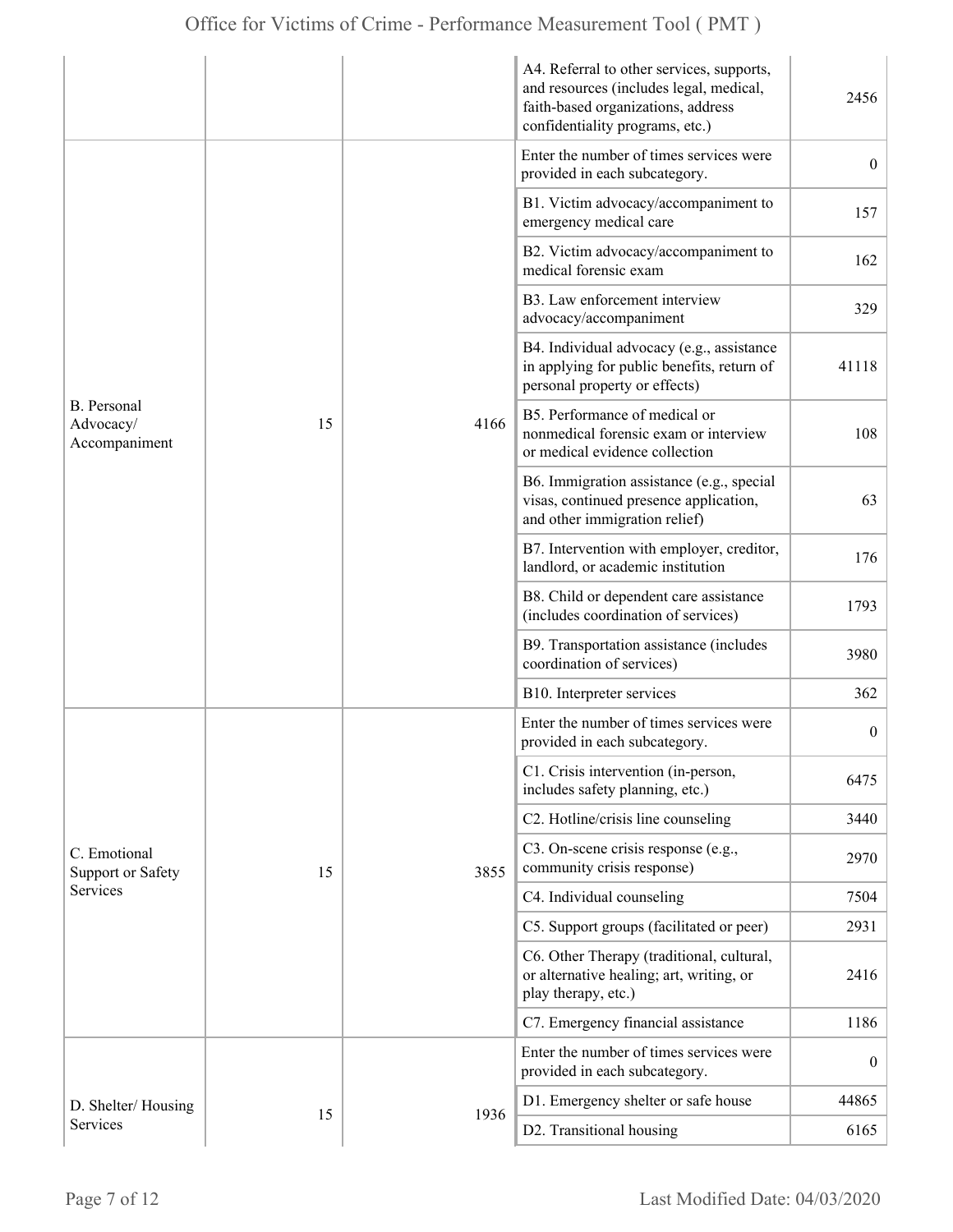|                                                    |    |                                                                                                                                                 | D3. Relocation assistance (includes<br>assistance with obtaining housing)  | 1657     |
|----------------------------------------------------|----|-------------------------------------------------------------------------------------------------------------------------------------------------|----------------------------------------------------------------------------|----------|
| E. Criminal/ Civil<br>Justice System<br>Assistance |    |                                                                                                                                                 | Enter the number of times services were<br>provided in each subcategory.   | $\theta$ |
|                                                    |    |                                                                                                                                                 | E1. Notification of criminal justice<br>events                             | 465      |
|                                                    |    |                                                                                                                                                 | E2. Victim impact statement assistance                                     | 45       |
|                                                    |    |                                                                                                                                                 | E3. Assistance with restitution                                            | 47       |
|                                                    |    |                                                                                                                                                 | E4. Civil legal assistance in obtaining<br>protection or restraining order | 936      |
|                                                    | 15 | E5. Civil legal assistance with family law<br>issues<br>1655<br>E6. Other emergency justice-related<br>assistance<br>E7. Immigration assistance |                                                                            | 1021     |
|                                                    |    |                                                                                                                                                 |                                                                            | 102      |
|                                                    |    |                                                                                                                                                 | 71                                                                         |          |
|                                                    |    |                                                                                                                                                 | E8. Prosecution interview<br>advocacy/accompaniment                        | 191      |
|                                                    |    |                                                                                                                                                 | E9. Law enforcement interview<br>advocacy/accompaniment                    | 241      |
|                                                    |    |                                                                                                                                                 | E10. Criminal advocacy/accompaniment                                       | 560      |
|                                                    |    |                                                                                                                                                 | E11. Other legal advice and/or counsel                                     | 345      |

### **ANNUAL QUESTIONS**

| <b>Grantee Annually Reported Questions</b>                                                                                                       |                  |  |  |
|--------------------------------------------------------------------------------------------------------------------------------------------------|------------------|--|--|
| <b>Question/Option</b>                                                                                                                           | Count            |  |  |
| Were any administrative and training funds used during the reporting period?                                                                     |                  |  |  |
| Yes                                                                                                                                              |                  |  |  |
| N <sub>0</sub>                                                                                                                                   | $\theta$         |  |  |
| Did the administrative funds support any education activities during the reporting period?                                                       |                  |  |  |
| Yes                                                                                                                                              | $\overline{0}$   |  |  |
| N <sub>0</sub>                                                                                                                                   |                  |  |  |
| Number of requests received for education activities during the reporting period.                                                                | $\mathbf{0}$     |  |  |
| Number of people trained or attending education events during the reporting period.                                                              | $\overline{0}$   |  |  |
| Number of events conducted during the reporting period.                                                                                          | $\boldsymbol{0}$ |  |  |
| Did the grant support any coordination activities (e.g., with other service providers, law enforcement agencies) during the<br>reporting period? |                  |  |  |
| Yes                                                                                                                                              |                  |  |  |
| N <sub>0</sub>                                                                                                                                   | $\overline{0}$   |  |  |
| Describe any program or educational materials developed during the reporting period.                                                             |                  |  |  |
| No educational materials were developed with VOCA funding during this reporting period.                                                          |                  |  |  |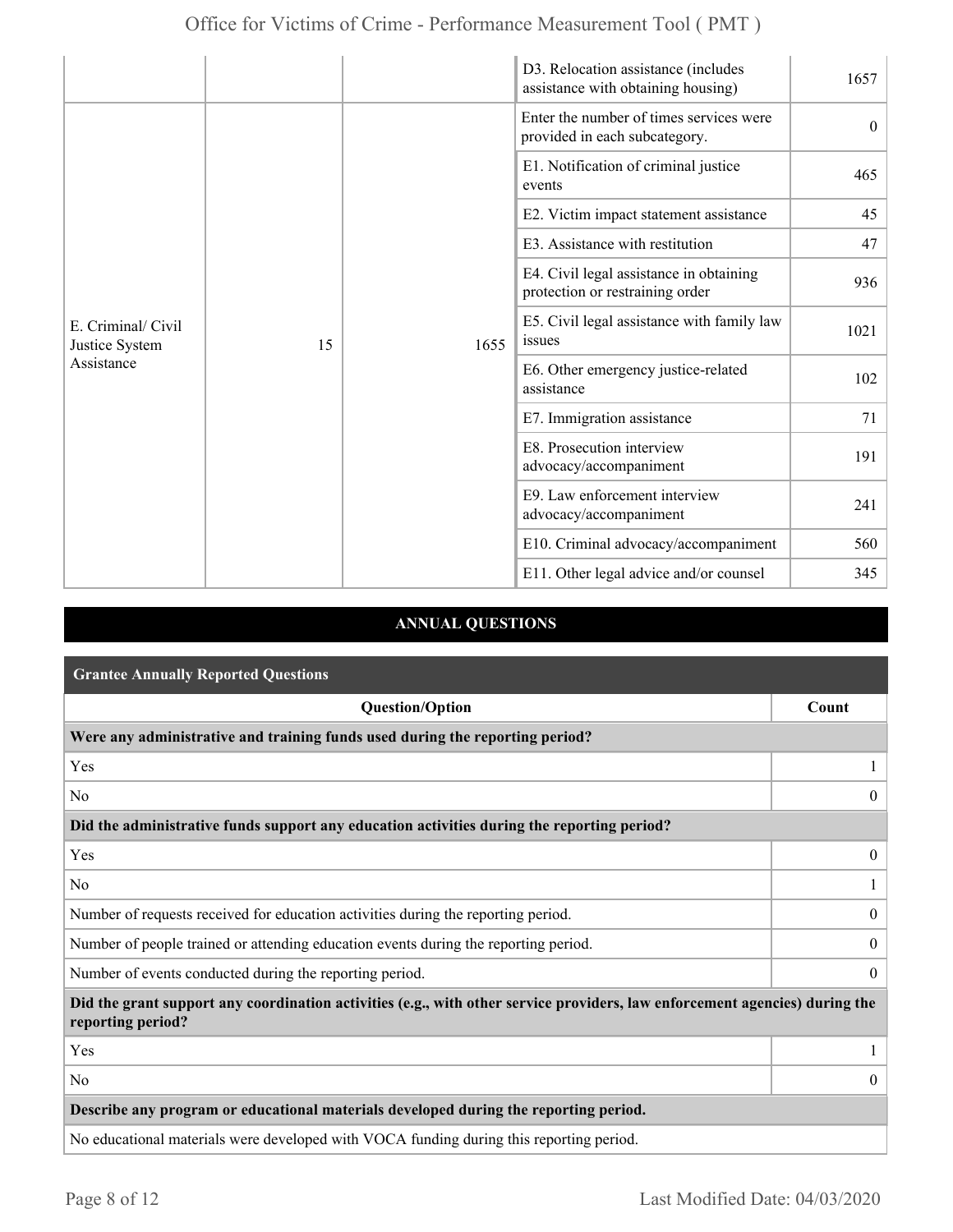#### **Describe any planning or training events held during the reporting period.**

No training events were funded with VOCA dollars this reporting period. The CDVSA Grantee Meeting is funded through our State of Alaska genaral funds.

#### **Describe any program policies changed during the reporting period.**

In state fiscal year 2019 (SFY19), CDVSA continued to improve and enhance policies and procedures related to monitoring. This included the development of a comprehensive site visit tool which allowed CDVSA to monitor sub grantees not only receiving VOCA funding, but also other federal and state funding streams as CDVSA administers several grant projects. This new process of monitoring has shown to be a vast improvement over the old; monitors find they can do a large amount of monitoring from the CDVSA office through policy and procedure submission, allowing them to focus their time and efforts while on site to confirm their processes are being followed, while also allotting time to provide technical assistance. The development of a Community Partner Survey distributed prior to going on site gives the monitor a glimpse of how the sub grantee is working with other service providers to provide wrap-around victim advocacy. This new methodology of monitoring is saving CDVSA money that was previously spent on extra time in the community meeting with partners to assess collaboration and takes the burden off sub grantees by relieving the amount of time their funder spends on site as the majority of policy review is done from the Juneau office. Additionally, much time and effort in SFY19 was spent developing a financial desk review tool. CDVSA set a standard for conducting one financial desk review for each sub grantee per year. CDVSA conducted three desk reviews in SFY19, and noted some changes in process that needed to be made. These changes were implemented in our current fiscal year (SFY20) and will be reported on next year. CDVSA is constantly striving to establish policies and procedures in accordance to our multiple grant funds, which each have their own set of often-changing Special Conditions of the award. While we are still getting up to speed putting it down on paper , we are making much progress in establishing sound financial and federal compliance practices.

#### **Describe any earned media coverage events/episodes during the reporting period.**

The Council on Domestic Violence and Sexual Assault works closely with statewide media on a regular basis. VOCA funds do not cover our time and efforts related to earned media coverage and reporting on related issues, but it is a critical component of the work we do. Each year, CDVSA gives special attention to February (Teen Dating Violence Awareness and Prevention Month); April (Sexual Assault Awareness Month); and October (Domestic Violence Awareness Month). Each year the Alaska Governor issues a Proclamation during a media event to bring attention to Alaska s responsibility to reduce interpersonal, sexual and other violent crimes and to create opportunities and services to promote healing and health. During these highlighted months, CDVSA staff are called upon to respond to media calls, participate on radio and/or television programs highlighting the issues and work being done to reduce and eliminate violent crimes. In addition, CDVSA has worked hard over the last two years to improve and expand our social media presence regarding our work and available services. Almost three years ago, CDVSA partnered with an Anchorage-based media/communications contractor that has significantly assisted in expanding our media reach, enhances our social media presence and greatly increased the amount of earned media coverage we receive. Walsh|Shepard has assisted us in improving our outreach, our brand , and has connections with statewide media that we would never have on our own. We have developed new PSA messages focus on consent, men as partners in our work, and youth prevention messages, to mention just a few. We will continue growing our media and community outreach over time, enhancing our messages and expanding our reach. One additional way we will begin expanding our reach is through the development and recent approval of a CDVSA Language Access Plan to increase our ability to do outreach to those who do not speak English or are limited English speakers.

#### **Describe any coordinated responses/services for assisting crime victims during the reporting period.**

Nine of our sixteen subgrantees have a sexual assault response team (SART) active within their communities, in which their agency participates as either the coordinator and/or provides the victim advocates. CDVSA provides training to teams throughout the state vis the STOP/VAWA grant. This past reporting period, CDVSA formed a partnership with the University of Alaska Anchorage to fund a training for nurse examiners and health aids to increase their skills related to serving victims of sexual assault. While this was not funded with VOCA funds, this training was prioritized to strengthen the skills of those who serve victims of sexual assault and to fill gaps in communities who may not have a certified nurse examiner. All our VOCA subgrantees sit on multidisciplinary teams to support child victims of sexual and physical assault. This participation serves to increase the team s knowledge of and response to the dynamics of domestic and sexual violence, as well as accept referrals for services that may arise from law enforcement, prosecution, or the Office of Children s Services. Several of our subgrantees also continue to work on housing and homelessness issues which is a chronic issue in our state, influencing housing policy related to crime victimization. Many also assist with the coordination of transitional housing options for survivors by working with other service providers, such as public assistance and tribal entities. Efforts to find safe and affordable housing for victims is a constant in the work our subgrantees do in attempts of lowering victimization over the lifespan.

#### **Please discuss the major issues in your state that either assist or prevent victims from receiving assistance during the reporting period.**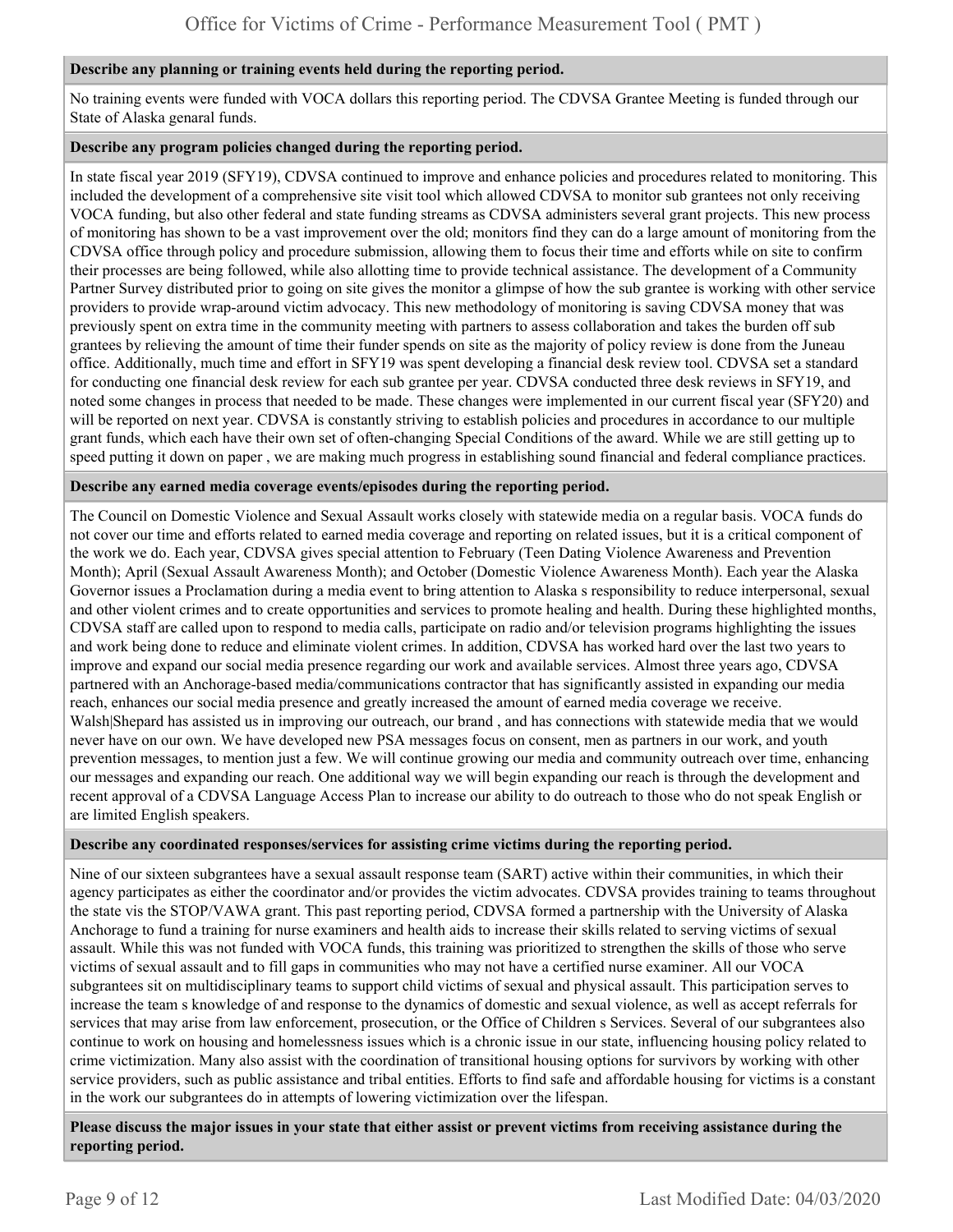This reporting period, much emphasis has been place on the lack of law enforcement presence within our state, particularly rural Alaska. Even in urban cities, lack of law enforcement and difficulty recruiting and retaining trained law enforcement officers is notable. Those communities that do have law enforcement presence have seen a sharp increase in call-outs and response, which is attributed to the opioid crisis fueling the increase in crime. This gap is magnified in our rural communities, many having no law enforcement capability at all. During a recent visit to Alaska, Attorney General William P. Barr declared Alaska to be in the midst of an epidemic in regard to its lawlessness issue and rates of child abuse. Another issue subgrantees continue to face are victims who are seeking assistance and have co- occurring issues, including substance abuse and/or mental health issues. These victims often have limited to no options for them when it comes to services as well as housing. In turn, this makes it difficult for victims to receive the assistance they need to focus on their safety and wellbeing, and move forward after their victimization. Still, one of the largest challenges victims face in seeking assistance is the remoteness of most of the communities and villages that are in our state. One of the things we hear most often from victims is that they are not comfortable reporting or seeking assistance from rural communities because of the lack of confidentiality associated with living in rural Alaska. When rural victims call a sub grantee, oftentimes victims report there are no real options for them because everyone in the community will know if they report or seek services outside of calling the hot line. Without the confidentiality to seek services, this alienates victims from their community and increases lethality.

#### **Please describe ways that your agency promoted the coordination of public and private efforts within the community to help crime victims during the reporting period.**

One of the key roles CDVSA has within the State of Alaska is to support services to victims of crime (domestic violence, sexual assault, child abuse, and underserved victims of crime)—the primary way we do this is to provide significant funding to our communities through three (and soon four) grant programs funded with both state and federal public funding. Current grant programs are: Victim Services; Prevention Programming; and Perpetrator Rehabilitation. Only Victim Services grant programs are funded in part with VOCA funding. Both Prevention and Perpetrator Rehabilitation grant programs are funded with state general fund dollars. Beginning in February 2020 CDVSA will begin funding a fourth grant program (funded solely with VOCA) – Enhanced Services for Victims of Crime, with an emphasis on Civil Legal Advocacy Services; Mental Health Services for victims 18 years and younger who have experienced or witnessed crime; and enhanced child advocacy center services for young child victims of crime. In our next reporting period, we will be able to provide an update on these expanded services. In addition to providing grant funding, CDVSA continually works to expand our private/public partnerships throughout Alaska. Areas we have identified for increased collaboration and partnership include those working on housing and homelessness issues, our behavioral health providers, agencies working with and supporting seniors and children, human trafficking work and many other areas that are part of the ever-expanding intersections between crime, victims and related social conditions. CDVSA believes strongly in and encourages our sub-grantees to develop partnerships and collaborations that strengthen and support the intersectionality of violent crimes and the need for trauma-informed, best practices to heal and support victims and survivors.

#### **Please describe any notable activities at the grantee level during the reporting period that improved delivery of victim services.**

As mentioned above, Victims for Justice (VFJ) in Anchorage, Alaska partnered with our VCCB office to serve as the trainer of other agencies on completing victim compensation claim packets. VFJ was selected due to their thorough submittals of claims to the VCCB office, which expedites processing times. This reporting period, VJF also worked with the Fairbanks Police Department to imbed a victim advocate in their agency to directly link victims of other crimes with assistance providers-a gap that was identified in service delivery. Understanding that cultural activities are integral to healing, many of our subgrantees offer crafting groups for survivors that encourage traditional Native Alaskan crafts. Sitkans Against Family Violence is one subgrantee who provides a women s beading group led by a long-term advocate and renowned beader. All supplies and materials are provided free to participants, and a safe space allows women to come together and participate in a healing centered environment.

#### **Please discuss each priority (i.e., child abuse, domestic assault, sexual assault, and underserved) in which VOCA funds have been used to assist crime victims during the reporting period**

Currently, VOCA funds administered by CDVSA primarily fund domestic violence and sexual assault services in the form of emergency shelter services. Of the 13 subgrantees who received VOCA in SFY19, 10 were shelter service providers and 3 were community resource providers. 1 provider specifically serves victims of violent crimes other than domestic violence and sexual assault. All subgrantees serve victims from each four priority categories except for Victims for Justice (VJF), who refer all DV/SA cases to service providers within the Anchorage area. Domestic Violence (20%): This category is met by counting victims of domestic violence seeking either emergency services (shelter) or other services such as legal advocacy, referral linkage, housing assistance, etc. Sexual Assault (Adult) (23%): This category is met via those seeking either emergency shelter services and/or legal advocacy or referrals. One agency, Standing Together Against Rape in Anchorage, focuses solely on sexual assault victims. Child Abuse (Physical and Sexual) (11%): This category is met by serving child victims accompanying victims to shelter services, and/or through direct services via our funded programs. Direct service examples are counseling, group sessions, and or one-on-one time spent with an advocate in-shelter. Other Underserved Victims (41%): Alaska counts Native Alaskan victims within this category, as well as victims of other violent crimes who receive services either through our other funded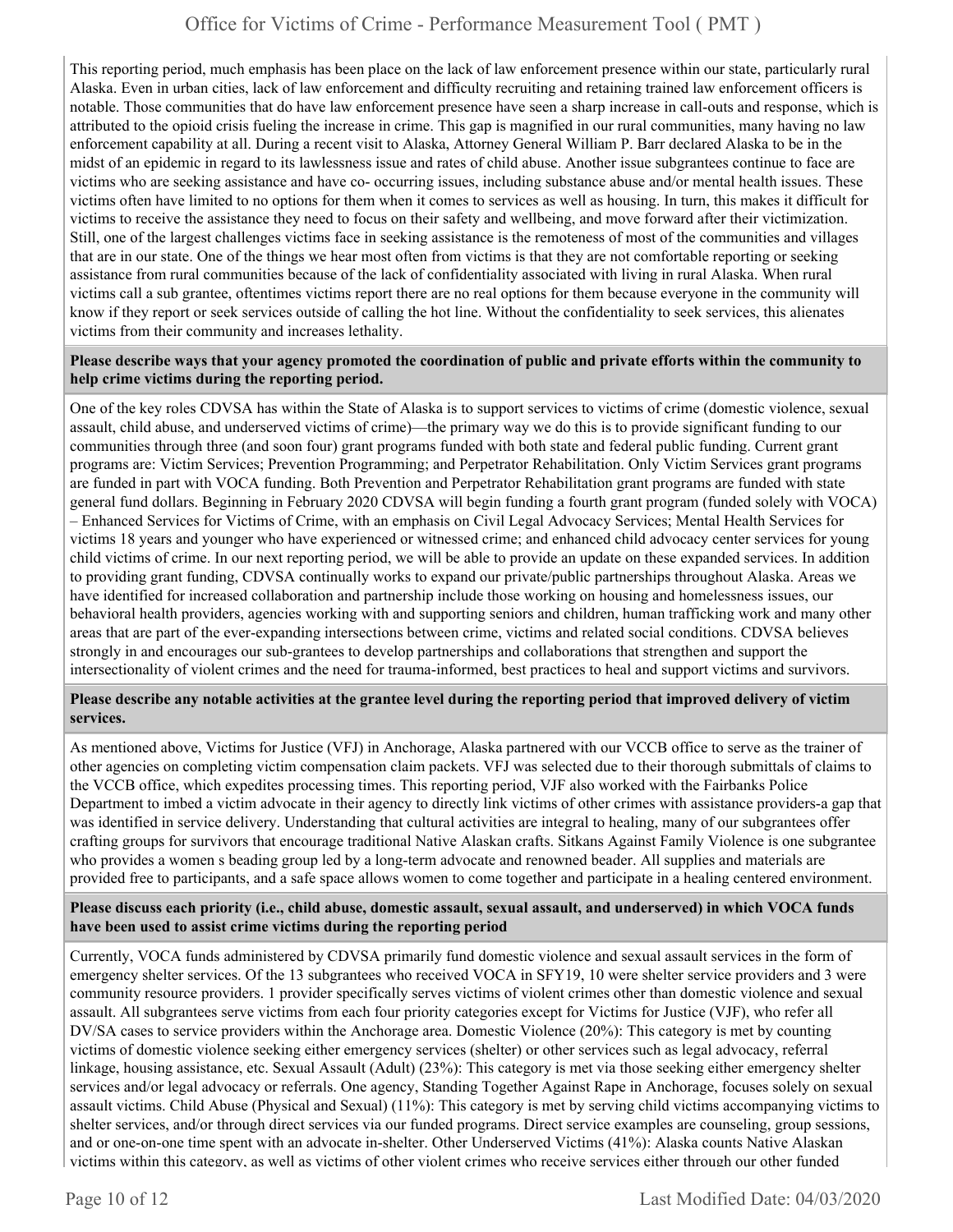agencies or are served via Victims for Justice in Anchorage.

#### **Please briefly describe efforts taken to serve Victims of Federal crime during the reporting period.**

This response has not changed from the prior reporting period. Primarily, programs receiving VOCA dollars from CDVSA provide services to victims of domestic violence and sexual assault. Oftentimes, it is discovered that persons receiving services are also victims of sex or human trafficking operations. Our state coalition, The Alaska Network on Domestic Violence and Sexual Assault (ANDVSA), assists our sub-grantees with guidance and support whenever a case presents itself and the program is unsure how best to proceed to help the victim. This is a valuable resource for our member programs, and many access the pro-bono Mentoring Attorney they provide. Another agency, the Alaska Institute of Justice (AIJ), provides similar legal assistance in the matter of immigration law. While ANDVSA and AIJ are not funded with VOCA dollars, our VOCA sub-grantees rely heavily on their expertise and partnerships to best support the victims they serve. Advocates and agencies also maintain close working relationships with local law enforcement and the Alaska State Troopers to assist with prosecution of these crimes. As labor and sex trafficking is an issue prevalent within our state due to the transient nature of the fishing industry and remoteness of our state, sub-grantees have increased efforts to train staff and other providers on signs of trafficking, and have also developed partnerships with local hospitals and ERs so that they can recognize instances of trafficking.

#### **Please identify any emerging issues or notable trends affecting crime victim services in your state during the reporting period.**

Attempts to answer this question resulted in the inability to save and continue. Please see attachment.

#### **Please briefly outline any staffing retention issues that your victim assistance program has and why these issues may occur during the reporting period.**

This reporting period, CDVSA had difficulty hiring for and finding the proper fit for our Grants Administrator II position. Previously, we had filled this position with a non-permanent staff member; however, it became quickly apparent this position required a permanent full time staff, and CDVSA started the recruitment process upon approval in the Spring of 2019. CDVSA hired a very qualified applicant in April, though unfortunately (as happens with those who have impressive skill sets), the staff member stayed only six months before accepting a promotion in another department. CDVSA is currently recruiting for this position again and will report outcomes next reporting period. CDVSA had a similar issue with the Research Analyst II position in our office. This position requires a staff who understand not only data, but social services and the implication of that work as well. CDVSA administers several funding streams each with separate reporting requirements, generate reports to the legislature and Office of the Governor, and has many data needs to report on and use to guide our own work and vision. Upon resignation of our previous Research Analyst who chose to move on to do humanitarian work, CDVSA hired an applicant we felt could be successful in the position. Unfortunately, that person did not meet our needs and was let go after six months. In May 2019 CDVSA again hired for the Research Analyst, who thus far has exceeded our expectations and is moving us forward. Another staffing matter that has affected us this reporting period was the hiring of a Criminal Justice Planner in January, another new position to CDVSA. While this is a positive change for CDVSA, this position was accepted by our current Program Coordinator II, leaving that position vacant. The vacant Program Coordinator II was filled by the existing Program Coordinator I, which in turn left that position vacant! By August 2019 CDVSA hired the remaining position, and feel we are on the upward trend of remaining fully staffed with the correct persons in each position.

#### **Please explain your state process to publicize its victim assistance funding for services to victims of crime during the reporting period.**

The CDVSA website is our most prominent tool for publicizing available services available to victims of violent crimes and their families. During this reporting period, we have continued to make improvements in updating the information on our website, specifically related to services for victims and survivors. The enhancement of our website continues. In addition, we utilize educational and public information materials, media and social media sites to publicize where people can go for help. And, we partner with our statewide DVSA Coalition/Network to increase awareness of all services available to victims across the state.

#### **Please explain how your state is able to direct funding to new/underserved populations during the reporting period.**

As mentioned above, VOCA funding used in our state is primarily targeted towards victims of domestic violence and sexual assault, with most funded agencies operating shelter services. Nearly all of shelter participants being served belong to a marginalized population, which oftentimes manifests as a physical or unseen disability that significantly impacts their ability to safely navigate within their community. CDVSA also funds one victim advocacy center that serves victims of other violent crimes. Services here include emotional support, court accompaniment, victim rights advocacy, assistance navigating the law enforcement system, emergency financial assistance, a homicide survivors support group, and several other activities that help individuals move from a place of victimization to empowerment and self-advocacy. The Alaska Native population is also classified under our definition of underserved populations, which make up a large percentage of those served with VOCA funding. While not in this reporting period, CDVSA is in process of seeking proposals for service categories previously not targeted using VOCA funds. These categories include Child Advocacy Centers, Civil Legal Assistance, and Mental Health